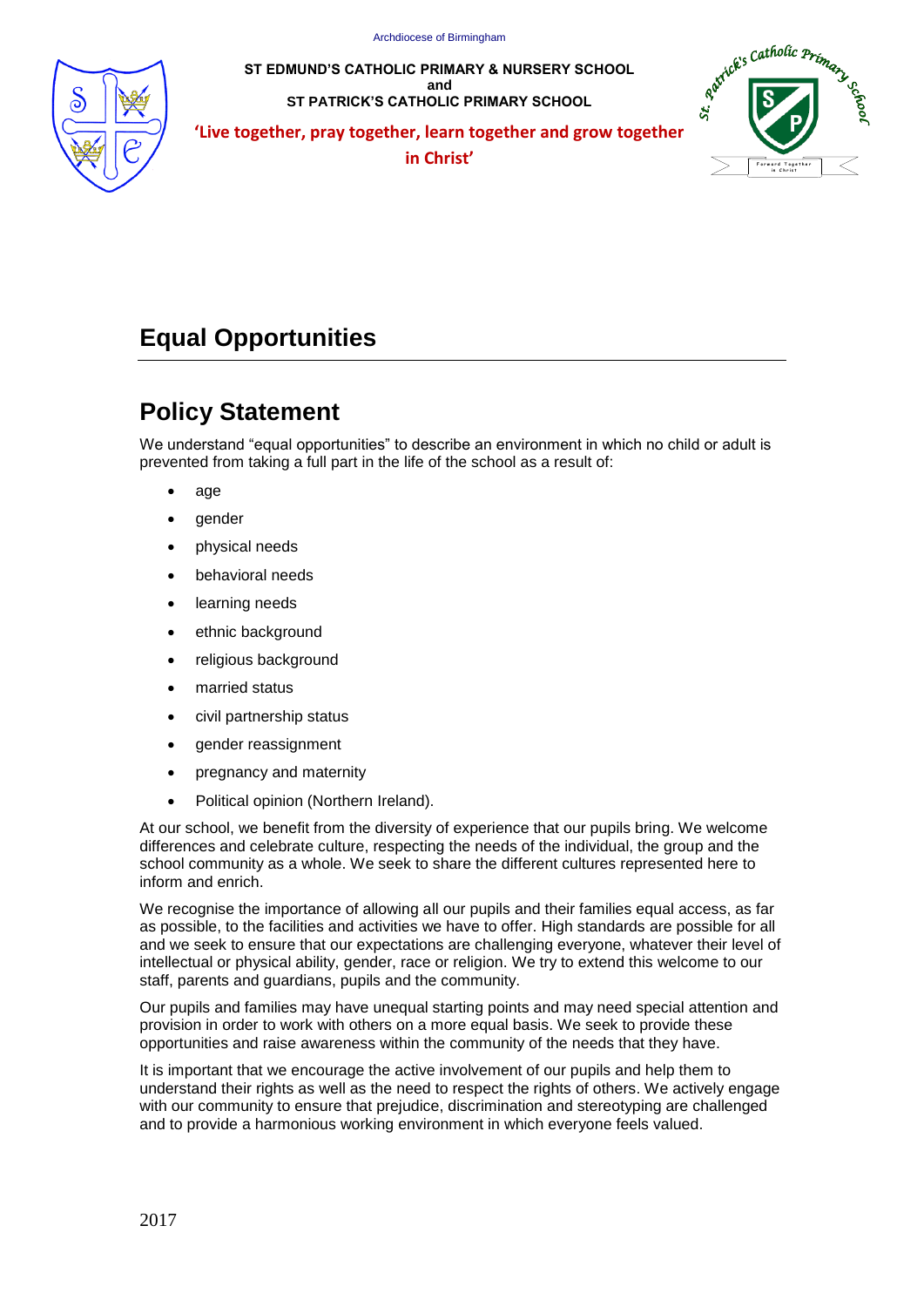# **The Aims of the Policy**

We aim to:

- achieve the highest standards of teaching and learning for everyone, irrespective of ethnicity, religious belief, age, gender, ability and disability or social background
- encourage respect for and understanding of the beliefs, doctrines and personal circumstances of individuals
- involve, as far as possible, representatives from diverse groups within our catchment in school life
- consider, when defining school policy and procedure, the implications for different groups within our catchment
- work with other schools in order to share strengths and seek ideas for improvement
- seek to promote the welfare in school of individuals who have specific physical, emotional, learning and religious needs
- Deal swiftly, effectively and firmly with comments and incidents that are detrimental to the well-being of others.

# **Procedure**

# **Responsibilities**

It is expected that all staff, pupils and adults will pay due regard to the feelings of others and their needs and will implement this policy to the best of their ability. A spirit of fairness and openness will be encouraged and negative stereotyping is prohibited.

### *Teachers*

Teachers are responsible for:

- ensuring the implementation of this policy to the best of their ability within the classroom and in their own dealings with staff, pupils and the school community
- contributing to discussions about equal opportunity issues
- monitoring their own procedures and routines to ensure that pupils are treated equitably
- referring incidents and concerns, where appropriate, to the Head.

### *School Staff*

All school staff are responsible for:

- setting an example to pupils in terms of their treatment of one another and by displaying tolerance and understanding towards the beliefs and cultures of others
- ensuring that policies and procedures are implemented
- being vigilant for incidents of racism, sexism and prejudice and acting upon them
- encouraging pupils to try new activities that challenge stereotypical roles and prejudices.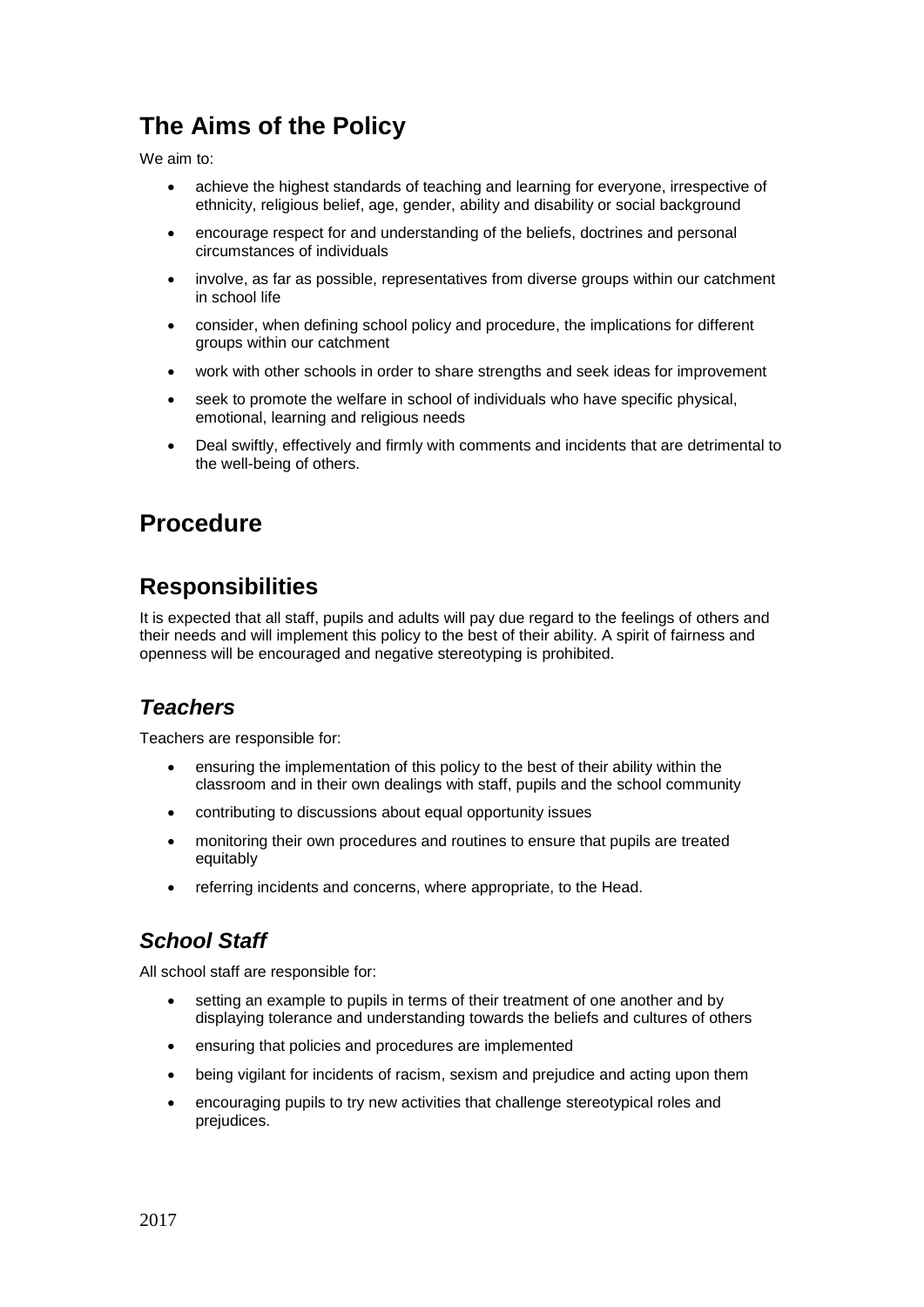### *Senior Leadership Team*

The senior leadership team (SLT) is responsible for:

- ensuring the place of equal opportunities within the school's development plan
- reporting to governors on a regular basis
- recording and dealing with incidents of racism, bullying and other inappropriate behaviour
- co-ordinating the curriculum in conjunction with subject leaders/department heads to ensure equality of opportunity is represented in the core and foundation subjects
- ensuring that equal opportunities is covered within all subject policies and plans
- providing opportunity for resources to be ordered to support this policy
- monitoring performance by groups of pupils in their subject either through analysis or discussion with other senior staff
- ensuring the application of the admissions policy
- continuing to monitor and formulate accessibility plans in conjunction with the governing body
- continuing to monitor the progress of actions identified in development plans
- being instrumental in the review and evaluation of actions and their impact
- helping to identify positive actions to tackle particular disadvantage.

### *The Governing Body*

The governing body is responsible for:

- ensuring that there is an equal opportunities policy in place and reviewing its content and efficacy on an annual basis
- assessing the impact of the policy on the standards attained by different groups within the school
- making reasonable adjustments if the premises or employment arrangements limit access to particular community groups or individuals on the basis of disability or gender
- planning to increase over time the accessibility of school to disabled pupils
- receiving feedback as part of the Head's report and questioning school practice
- giving due regard to its own membership and the recruitment of new governors
- participating in the preparation and publication of the school development plans
- ensuring that there is provision of auxiliary aids and services
- assessing the impact of this policy
- publishing the results of its annual monitoring.

# **Pupil Attainment and Progress**

All groups of pupils in the school are carefully monitored to ensure that they make the progress expected and achieve their targets.

Subject leaders and department heads monitor the progress of pupils within their subject. Termly progress meetings with class teachers and within the department enable staff to identify any pupils who are falling behind and need additional support. In some cases, this will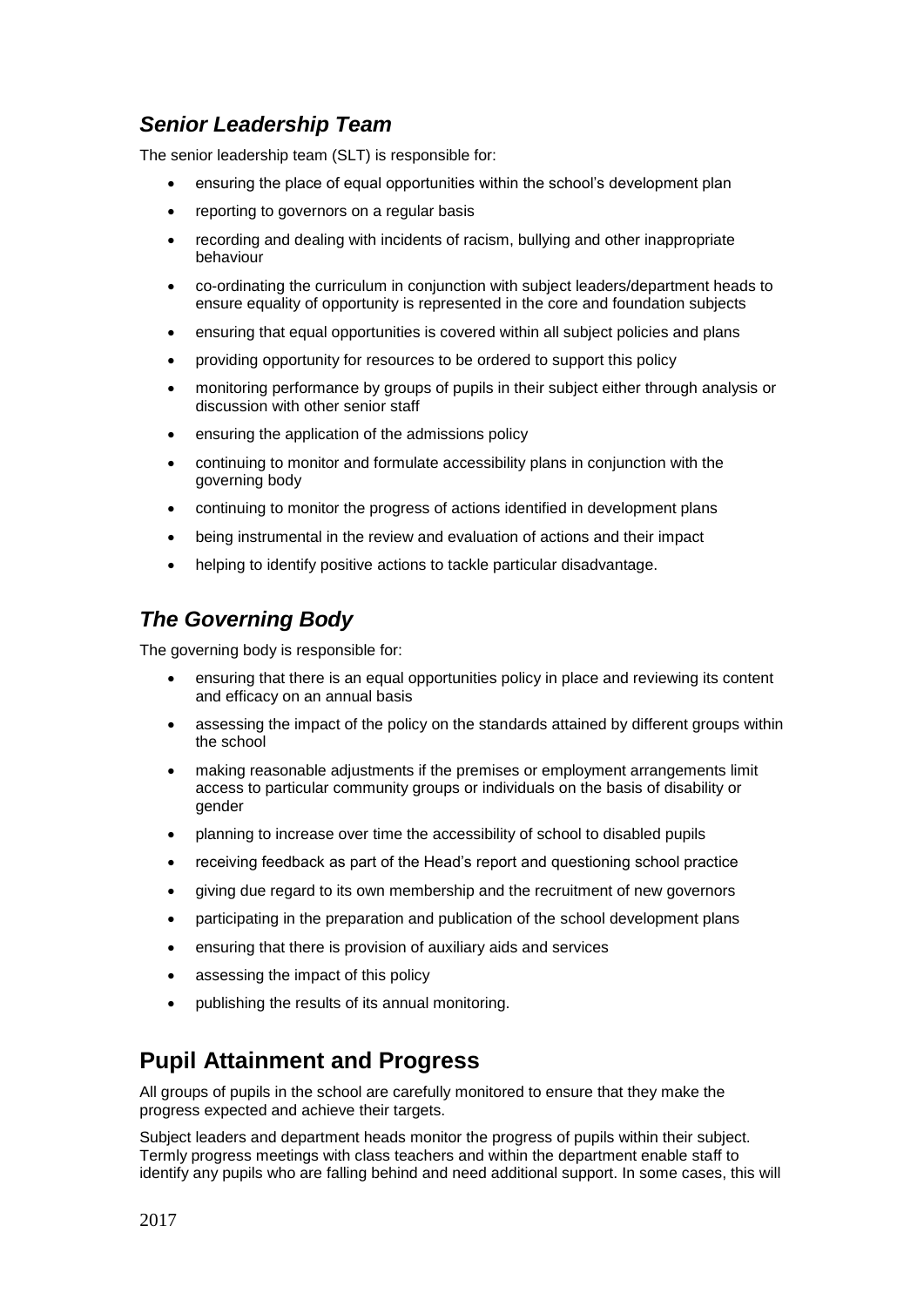be individual support; in others, it will be an intervention programme as part of a group.

Barriers to learning such as difficulties with attendance and/or family circumstances are addressed by the learning mentor. The nurture group is available to support pupils with social and emotional needs.

In some cases, progress meetings may identify difficulties for a group of students, such as the performance of white boys in literacy. Where this is the case, a more extensive programme will be implemented.

Following the publication of RAISEonline, the performance of all groups of students is carefully analysed and comparisons are made. Conclusions are drawn from:

- the contextual value added information
- comparison with the targets set
- national statistics.

Any conclusions drawn from this are shared with the governing body and members of staff. This information is then used to inform the SIP and complete the school's self-evaluation form.

All students are expected to work towards their potential — whatever level that may be. Classroom organisation and planning must have regard to every pupil's individual needs. In order to ensure this is the case, we aim to include reference to equal opportunities through:

- curriculum and administrative policies
- budget planning
- the school development plan.

In terms of academic success, we are committed to supporting the learning of pupils across the ability range and, as such, are conscious of the fair distribution of resources not only at points crucial to performance table statistics. Different students will excel in different subjects. As such, we continue to protect the broad and balanced curriculum to ensure that all pupils have chance to succeed and have their skills and abilities recognised.

Our assessment policy sets the standard in terms of ensuring that we have a good understanding of what our pupils have learnt and how we can support them in the next stage of their learning. We emphasise the importance of involving pupils in self-assessment and enabling a genuine culture of consultation and involvement.

Individual assessment of English as an Additional Language (EAL) pupils is completed annually by our ethnic minority achievement (EMA) teachers. The information from this assessment is compiled and used to demonstrate trends and individual progression. Discussion with class teachers is an important feature as are "focus" opportunities, where time is taken to assess the needs of individuals. Provision for pupils with English as an additional language is separate from that provided for pupils with special educational needs (SEN).

# **Constructing and Delivering the Curriculum**

#### *Curriculum Planning*

Curriculum planning aims to provide a stimulating, relevant and exciting curriculum that will motivate and enthuse our students. Pupils are encouraged to gain confidence in nonstereotyping curriculum areas and mixed gender groups are part of the school's normal working practice. Planning takes account of the need for differentiation to provide full access for pupils with a range of varying needs. Core subject leaders and department heads and the SEN team check planning to ensure that provision and resources are appropriate.

We include in our plans: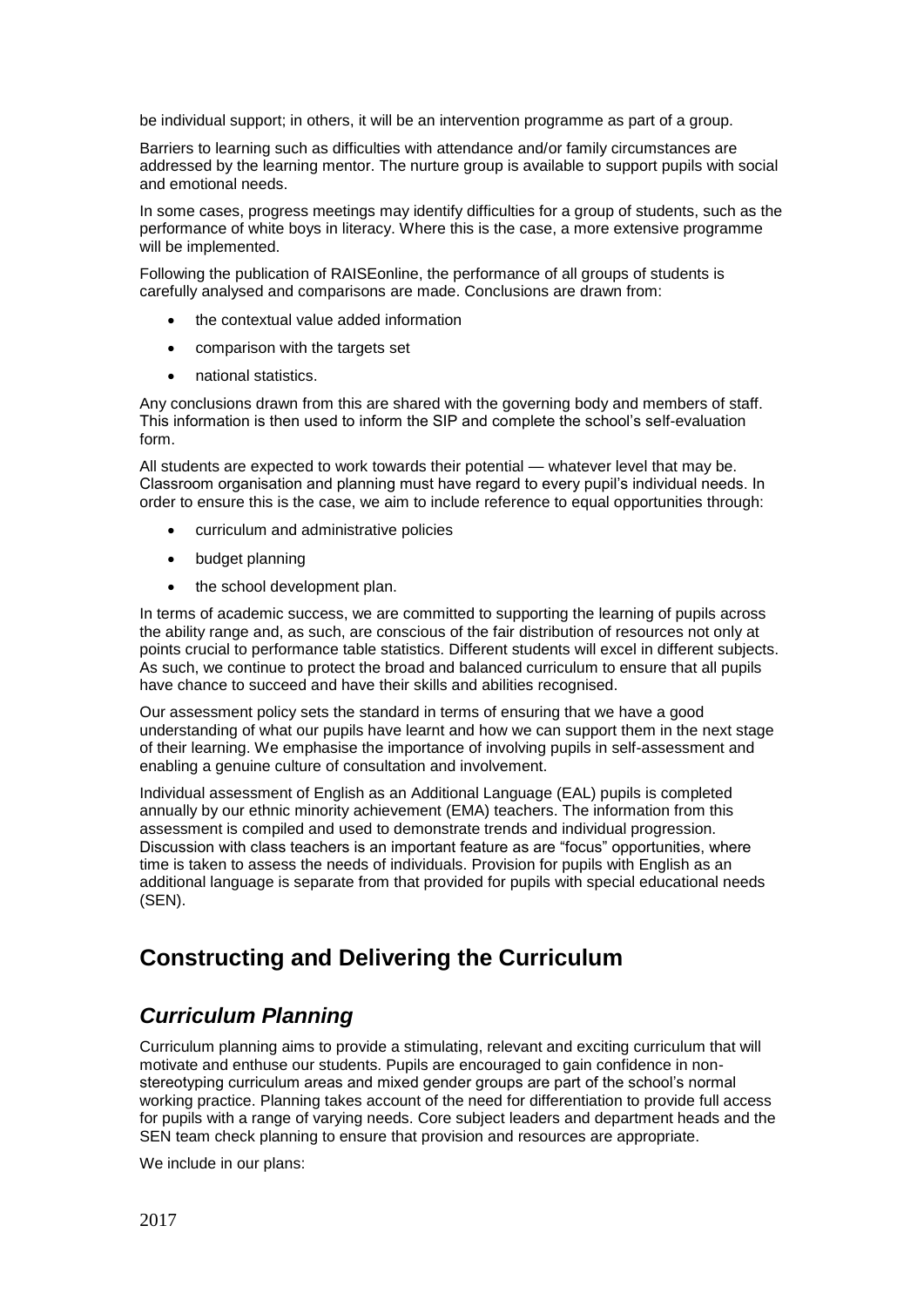- opportunities for pupils to explore the local environment outside the school and work with the local community
- topics and projects that look at different groups, religions and cultures as they are present in the UK
- an international dimension where we study other countries and also apply an international perspective to other topics
- opportunities for pupils to exchange view and recognise the different perspectives that other groups might have.

#### *Classroom Management*

Each classroom is made equally welcoming to boys and girls with flexible seating arrangements and a variety of resources made accessible to support pupils in their learning.

Grouping is appropriate for specific purposes and positive discrimination is adopted in order to meet every student's rights under equal opportunities. A positive classroom ethos is developed with the use of rewards and boundaries and clear expectations for classroom behaviour. A well-established behaviour policy supports teachers in the maintenance of an environment conducive to learning.

All pupils feel valued, have individual targets and are clear about what they need to do next to make the progress expected of them.

#### *Resources*

Resources are prepared and selected that are free from gender or cultural bias, where possible. Regular audits of resources help ensure appropriateness and relevance. Where bias is identified, attention will be drawn to this and may be used as a teaching point to provoke discussion.

#### *Developing Our Ethos*

School ethos is set by the quality of relationships within a school and the sense of vision that the school has as a whole. Our aim statement is: [insert your own aim statement].

All adults and students within the school contribute to our ethos. The key factors are:

- the examples they set through relationships and actions
- the organisation of the school and the extent to which it values involvement, cooperation and consultation
- curriculum development and improvement, with a priority placed upon maintaining the broad and balanced curriculum
- school projects and groups that emphasise the importance of social skills and the development of self-esteem, eg circle time, the nurture group, school council
- a positive behaviour policy, where every opportunity is taken to praise and reward and encourage a sense of community and shared responsibility
- the scene set during assemblies and other collective opportunities including the use of houses and phase identity
- discussion of issues with pupils as part of the PHSE and citizenship curriculum
- taking every opportunity to celebrate our successes and strengths as a school
- that school and classroom ethos reflect the value placed on every individual student
- that school publications reflect our commitment to equal opportunities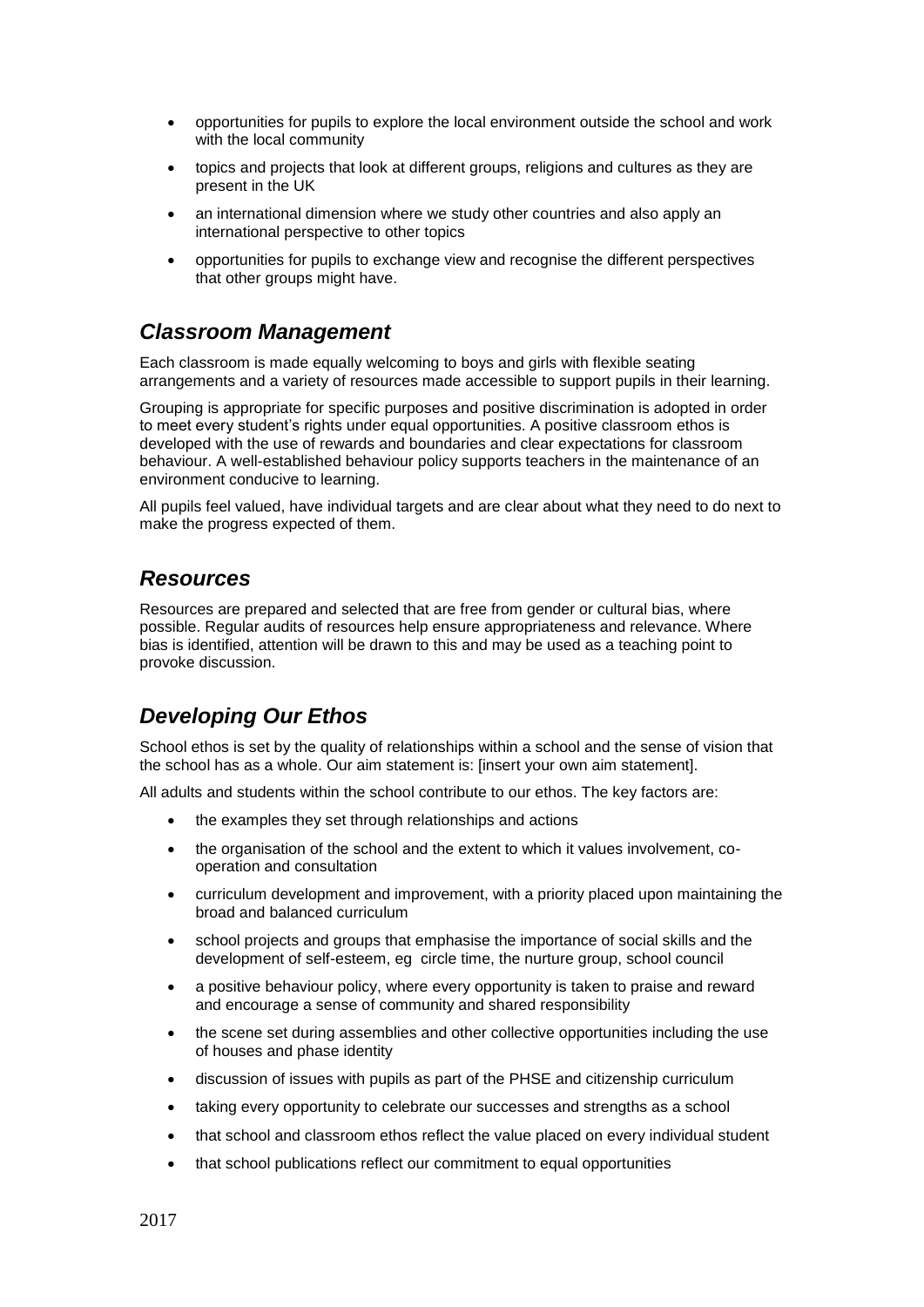that we have a communication-friendly environment.

### *Listening to Our Pupils*

The school council is only one way in which we enable our pupils' views to be shared. We place priorities on ensuring that pupils have the opportunity to express their views regularly and that actions are taken that reflect how they feel. This means including consultation and evaluation as part of every lesson and in all aspects of school life.

We actively encourage all groups to share their views through discussion groups, circle time and form tutor time. Pupils are consulted about all aspects of school policy and individual learning meetings provide opportunities for pupils to discuss their own learning needs. Listening to what pupils have to say alerts us to issues relevant to particular groups within the school and helps us to address these as they arise.

## **Involving Parents and the Local Community**

We seek to involve as many parents and members of the local community in our school as possible. We encourage active involvement through:

- written communications, such as newsletters, termly plans for parents and guides to the curriculum
- parents and open evenings
- drop-in sessions
- parent consultation mornings
- fundraising and social events
- attendance at assemblies
- attendance at and participation in concerts and other school events.

Where groups of parents seem less well represented in school, we set up activities and events that will encourage them to participate. Our learning mentor is actively involved in building bridges between school and hard-to-reach parents.

Some of our teaching staff are bilingual and are happy to translate into community languages where necessary. Bilingual members of staff are available at key times to help parents and other stakeholders access and share information.

Where parents are willing to help organise clubs and groups, the school aims to provide facilities and support. We encourage the letting of our school buildings and playing fields. We are committed to the principles of extended services and host an extensive range of clubs out of school hours.

# **Sharing Our Experiences**

Our school is fortunate to have a richness of culture and a diversity of ethnic origin that enables pupils to learn firsthand what it means to have different religious beliefs. Opportunities are taken within school to share these experiences through:

- assemblies where pupils explain about their faith
- religious education lessons where pupils are encouraged to share their experiences
- discussions during circle time or tutor group time where any misconceptions can be addressed
- the celebration of religious festivals in assemblies
- displays around the school that reflect a range of positive images.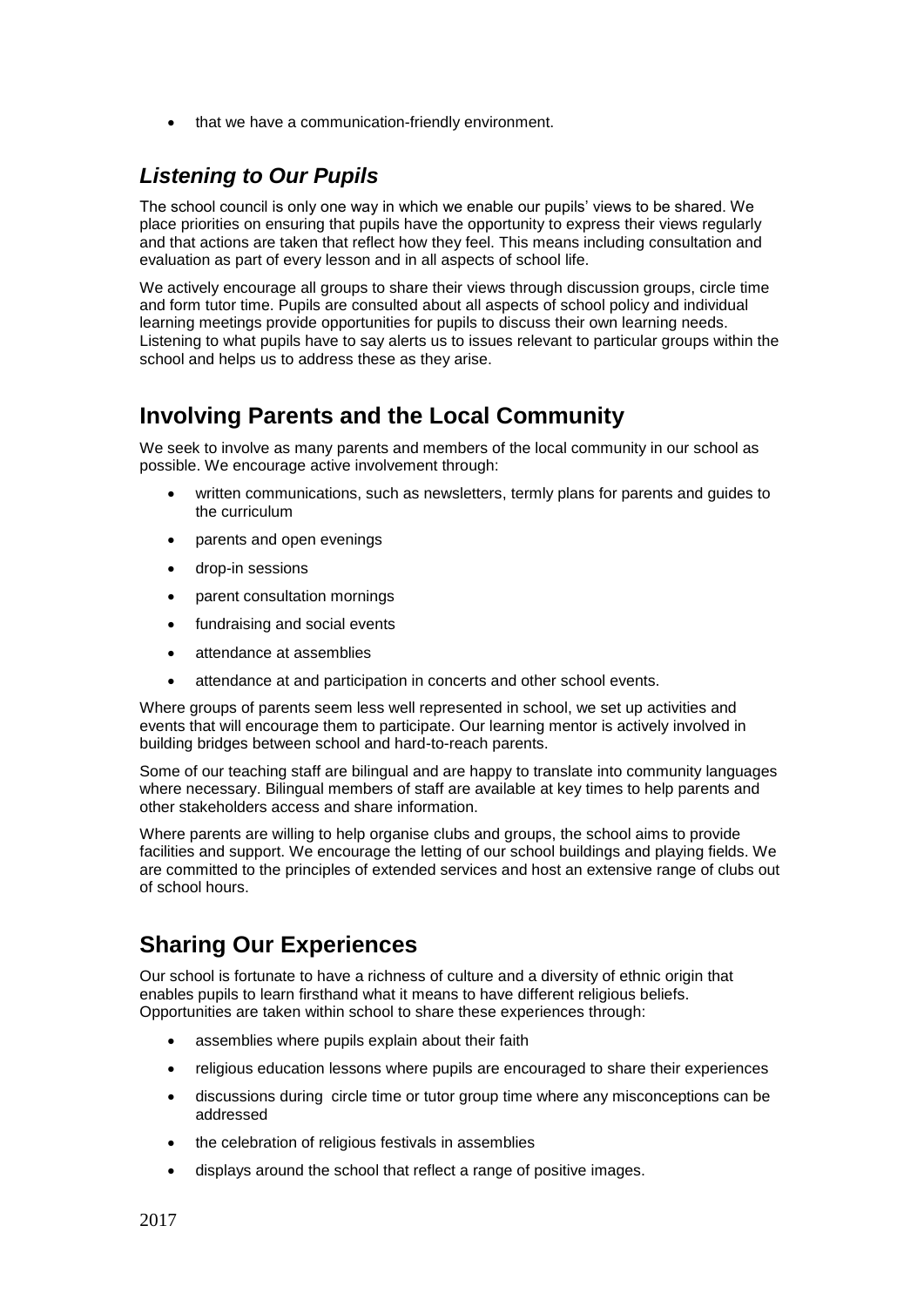We also aim to share our experiences with other schools. We do this through:

- hosting and sharing INSET where possible
- being part of learning networks that encourage co-operation and support
- enabling groups of pupils to visit other schools
- taking part in the inter-cultural festival
- inviting and encouraging participation from other local schools in our focus weeks.

Tutor group/circle time provides a good opportunity for pupils to discuss issues relating to equal opportunities in a sympathetic environment. Opportunities to share experiences within the community include:

- taking pupils out to the local hospices, hospitals and residential homes
- inviting speakers into school from different faiths, charities and organisations
- arranging trips within the locality, eg to local farms, arts centres, museums and parks
- business partnership projects
- working with local clubs and teams on different events.

Awareness of some of the difficulties relating to stereotyping and discrimination is important. Opportunities should be taken to discuss these through the curriculum as well as on a pastoral basis as the need arises.

## **School Procedures — Considerations**

Home circumstances have an effect upon pupils' experiences in school. We take into account the differences that exist and that may place extra pressure upon particular pupils at particular times. Special factors that need consideration include:

- the impact of large quantities of homework when pupils have commitments after school for religious observance
- the difficulties that some pupils experience in finding quiet zones to complete homework
- parents' difficulties with literacy and numeracy
- attitudes towards fundraising and how this might affect attendance at events
- any faith-related implications for the curriculum, eg swimming lessons, changing for PE lessons, sex education
- ways in which the school year might be affected by religious festivals
- requests for money for trips, charities and other extras that might cause difficulties for parents
- the need for special food to be made available for religious reasons
- the particular circumstances of some families that might make holidays necessary in term time.

We address these considerations through:

- providing parents with early notice of trips and additional activities
- keeping the cost of any trips as low as possible
- providing a fund to top up trips where insufficient funds can be raised
- providing as many lunchtime clubs as possible
- timing events after school so that they do not coincide with family commitments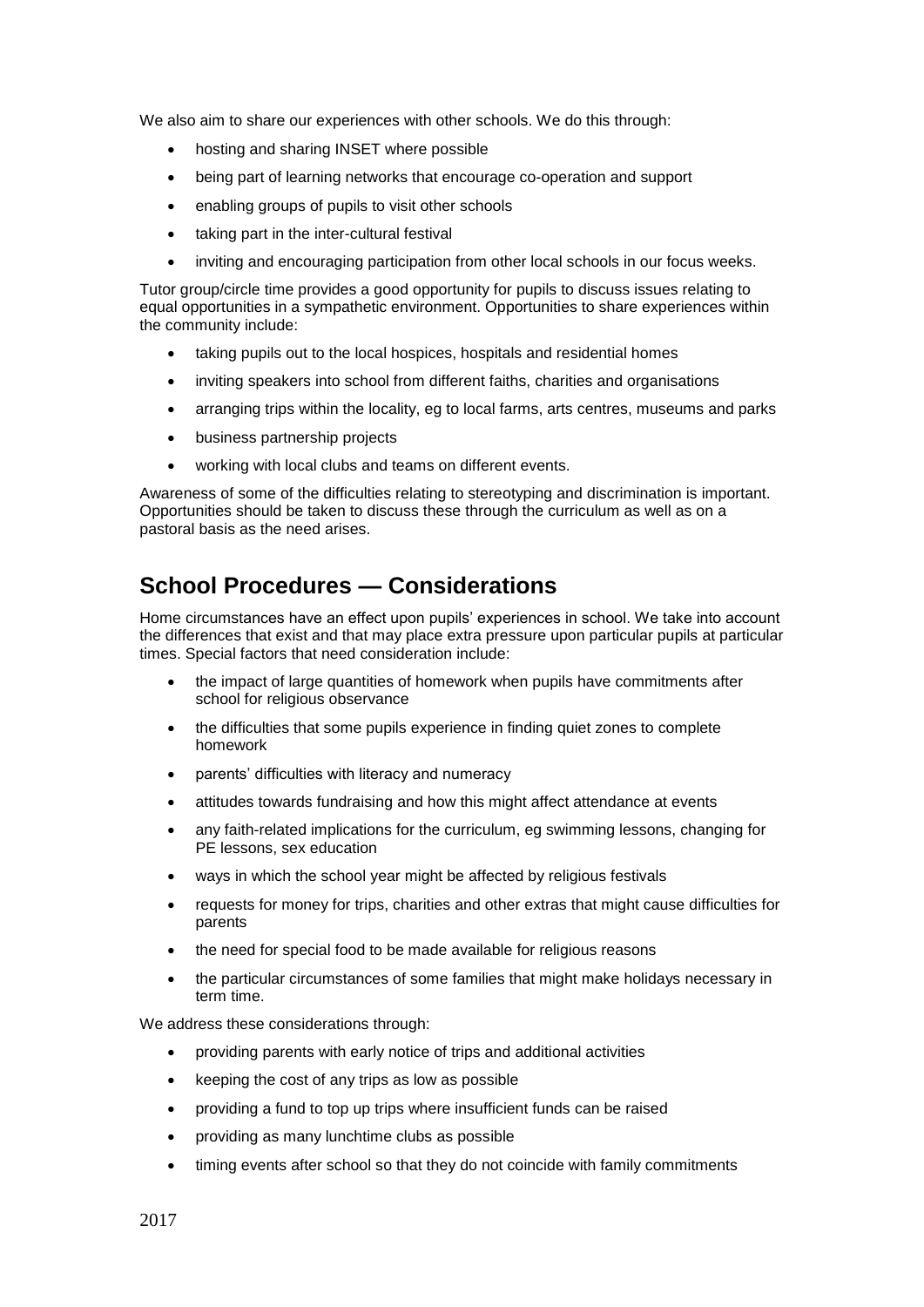- consulting the religious communities about the sex education policy
- being aware of the implications of religious festivals for attendance
- providing additional facilities for pupils so that they can participate fully in times of religious observance, eg a prayer room during Ramadan
- ensuring that school catering provides for different religious requirements
- providing appropriate training of staff to ensure that they understand the special requirements of the school community
- drawing up access management plans to help us ensure that the school provides physical access for all
- providing homework clubs and times during the school day when pupils can complete homework tasks
- providing adult literacy and numeracy classes and "keeping up with the children" courses.

## **Admissions and Exclusions**

As a catholic school, our governing body is the admissions authority. Our governing body acts in accordance with the admissions arrangements determined and published by our LA. We recognise our role in admitting pupils from all sections of the community with a broad range of individual needs. We are committed to working actively with other services to avoid the need for permanent exclusion.

# **Access to Facilities**

The school's access plans are reviewed and updated annually. These aim to make the school more accessible and able to provide for the variety of physical and sensory disabilities that current and future pupils may have. Our development planning provides the short-, mediumand long-term plan for adapting our school building to ensure it provides access for disabled people.

## **English as an Additional Language**

We have provision in the school through EMA funding to target pupils with language needs. Specialist teachers enable us to provide focused support and to target new pupils whose first language is not English. In recent years, the range of languages spoken has increased and every attempt is made to secure advice and support from an adult who speaks the pupil's first language.

The main purpose of EMA support is to ensure that our EAL pupils receive an education commensurate with their ability. Particular attention is paid to understanding in reading and writing. This might be pursued through support across the curriculum, particularly where speaking and listening opportunities exist.

On an annual basis the EMA timetable is reviewed according to the following principles.

- Focus time needs to be built in to assess and address the needs of individual EAL pupils.
- We need to recognise that small group work with speaking and listening activities is often of benefit to pupils with language needs.
- Pupils who are falling behind, and not making the progress expected, need to receive targeted support.

Our EMA member of staff is involved in all aspects of school life and is considered to be a very valuable member of our team. As such, he takes part in both school-based and county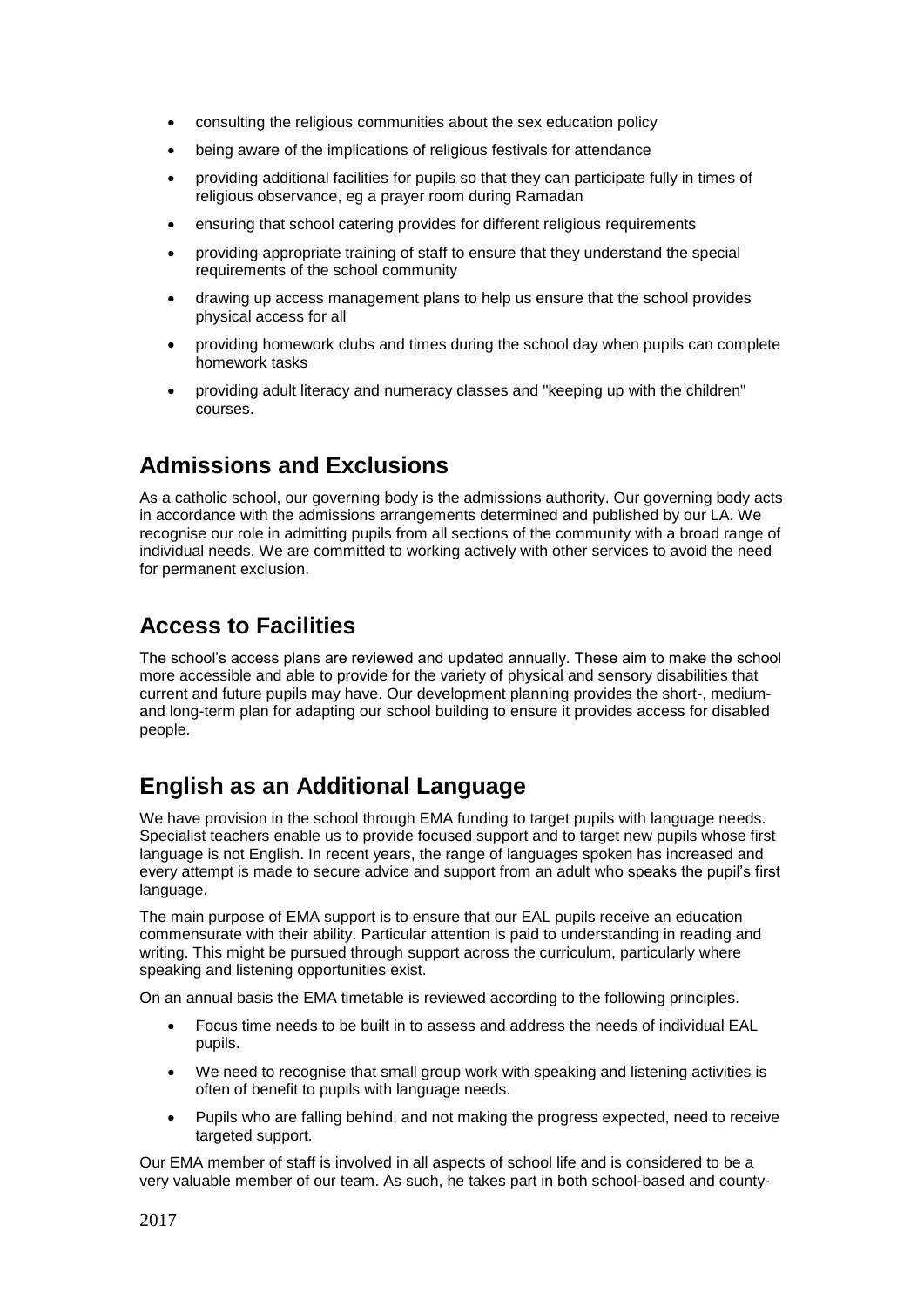run INSET and is involved in planning and development.

Examination data is analysed by subject leaders and department heads, and consideration is given to the performance of ethnic minority girls and boys. Any specific trends are shared with EMA staff for further consideration and discussion of implications.

On an annual basis, EMA staff complete language development records in order to monitor the progress of EAL pupils throughout the school. It is important to recognise the distinction between EAL needs and SEN. Every attempt is made during the assessment process to distinguish between the two and address each set of needs appropriately. Wherever possible, the support of a mother tongue speaker will be used to enable this process.

### **Extended Services Provision**

The school is currently expanding its range of extended services activities. This includes the provision of additional clubs out of school hours, as well as adult learning courses and family support. The learning mentor is currently encouraging external services to use the school building to access families.

We have recently begun to closely monitor the uptake of these opportunities by different pupils groups and members of the community. An audit has been completed, which shows that not all groups are proportionally represented. We are currently addressing this by rescheduling some events as lunchtime activities. This situation will be monitored further.

### **Dealing with Issues**

We take pride in the way in which our pupils work together irrespective of differences of religion, ability and social background. However, on occasions, racism, sexism and bullying do occur. We acknowledge their presence and are committed to actively campaigning against them. We aim to tackle them by:

- maintaining an overall school ethos of respect and tolerance for one another
- insisting upon high expectations in relation to pupil conduct towards one another
- providing a range of opportunities for pupils of different ages to work together
- setting a good example ourselves as positive role models
- recording and addressing all incidents that are reported incidents of racism being recorded separately along with any actions taken
- providing feedback on trends in incidents to the governing body
- taking advice from members of the local community and/or the LA where there are worrying trends or pressures
- applying our behaviour policy and appropriate sanctions where rules are broken
- working in conjunction with parents to discuss unhelpful attitudes and difficulties with social skills
- being alert to signs of racial harassment and bullying
- developing an ethos where concerns can be raised and discussed
- maintaining awareness of issues relating to harassment and bullying.

## **Has it been Successful?**

- How many racist incidents have been recorded?
- How many referrals for bullying have there been?